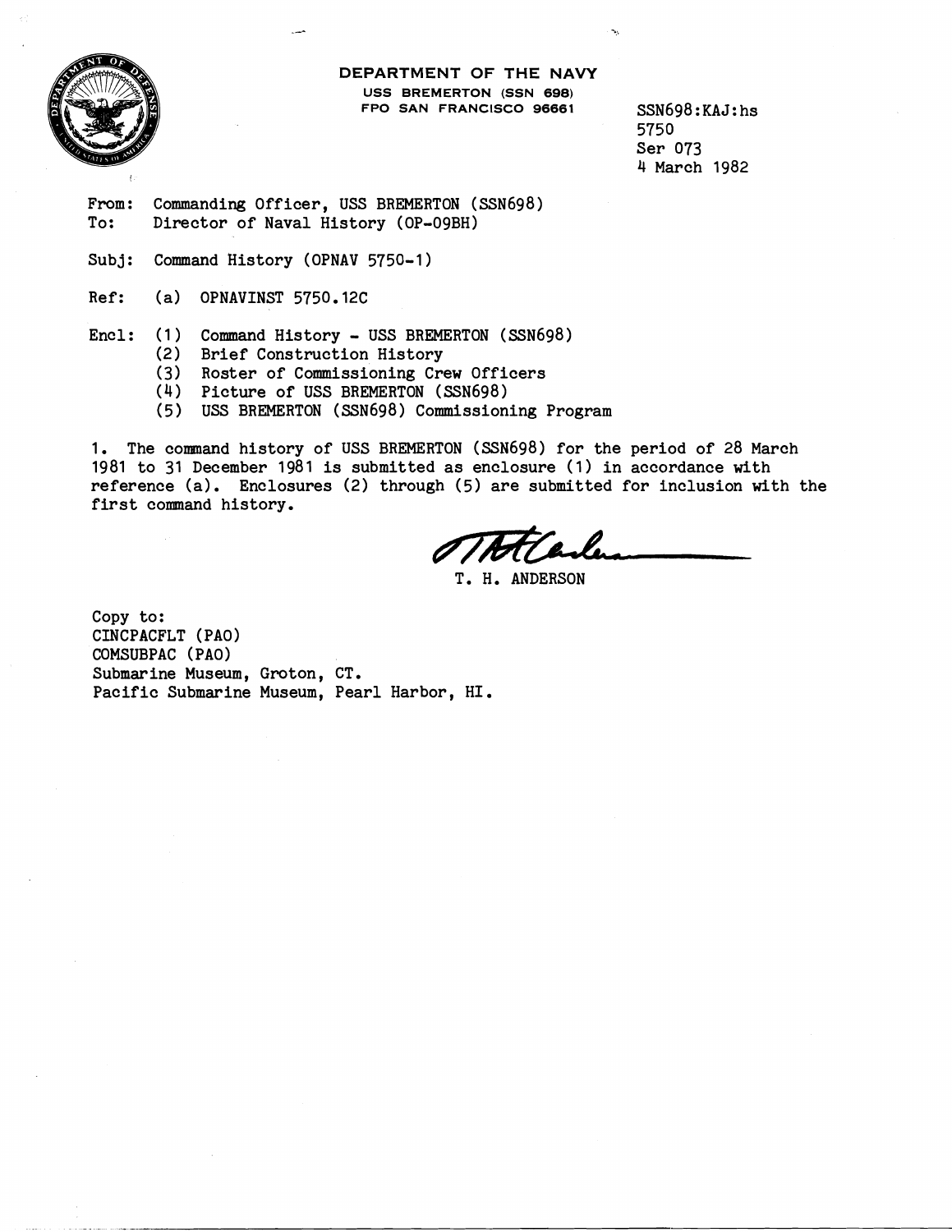# COMMAND HISTORY USS BREMERTON (SSN698) 28 MARCH 1981 - 31 DECEMBER 1981

# COMMANDING OFFICER CAPT T. H. ANDERSON, USN

## COMMAND

| Type Commander:     | Commander Submarine Force, U.S. Atlantic Fleet |
|---------------------|------------------------------------------------|
|                     | 28 March 1981 - 25 July 1981                   |
|                     | Commander Submarine Force, U.S. Pacific Fleet  |
|                     | 25 July 1981 - 31 December 1981                |
| Squadron Commander: | Commander Submarine Squadron TWO               |
|                     | 28 March 1981 - 25 July 1981                   |
|                     | Commander Submarine Group SEVEN                |
|                     | 25 July 1981 - 25 October 1981                 |
|                     | Commander Submarine Squadron SEVEN             |
|                     | 25 October 1981 - 31 December 1981             |

#### HOMEPORT

Pearl Harbor, Hawaii 28 March 1981 - 31 December 1981

## BASIC HISTORY

USS BREMERTON (SSN698) was commissioned at the U.S. Naval Submarine Base, New London, Groton, Connecticut, on 28 March 1981. Principal speaker at the ceremony was the Honorable Henry M. Jackson, U.S. Senator from the state of Washington. Also participating in the ceremony were Mrs. Helen M. Jackson, the ship's sponsor, the Honorable Norman D. Dicks, U.S. Representative, Sixth Congressional District, State of Washington, the Honorable Glenn K. Jarstad, Mayor of the city of Bremerton, Washington, Vice Admiral John G. Williams, Jr., USN, Deputy Chief of Naval Operations for Submarine Warfare, Hear Admiral Austin B. Scott, USN, Commander Submarine Group TWO, Captain Joseph F. Yurso, USN, Supervisor of Shipbuilding, Conversion and Repair, Groton, and Mr. P. Takis Veliotis, Executive Vice President - Marine, General Dynamics and General Manager, Electric Boat Division. Accepting the ship for the Navy was Rear Admiral Carl A. Brettschneider, USNR, Commander Naval Base Philadelphia. Assuming command was Captain Thomas H. Anderson, USN.

Following commissioning, BREMERTON conducted independent steaming operations and a port visit to Cape Canaveral, Florida. Most of the crew were able to witness the first launch of the space shuttle COLUMBIA during this port visit.

In May 1981, BREMERTON visited Port Everglades, Florida, conducted weapons certification testing at the Atlantic Underwater Test and Evaluation Center range, Andros Island, and conducted sound trials in Exuma Sound. BREMERTON was the first Atlantic Fleet submarine to simultaneously complete Mk-48 torpedo and HARPOON missile certifications during this period. Following these certifications, the ship conducted training exercises to prepare for the pending Indian Ocean deployment.

Enclosure ( 1 )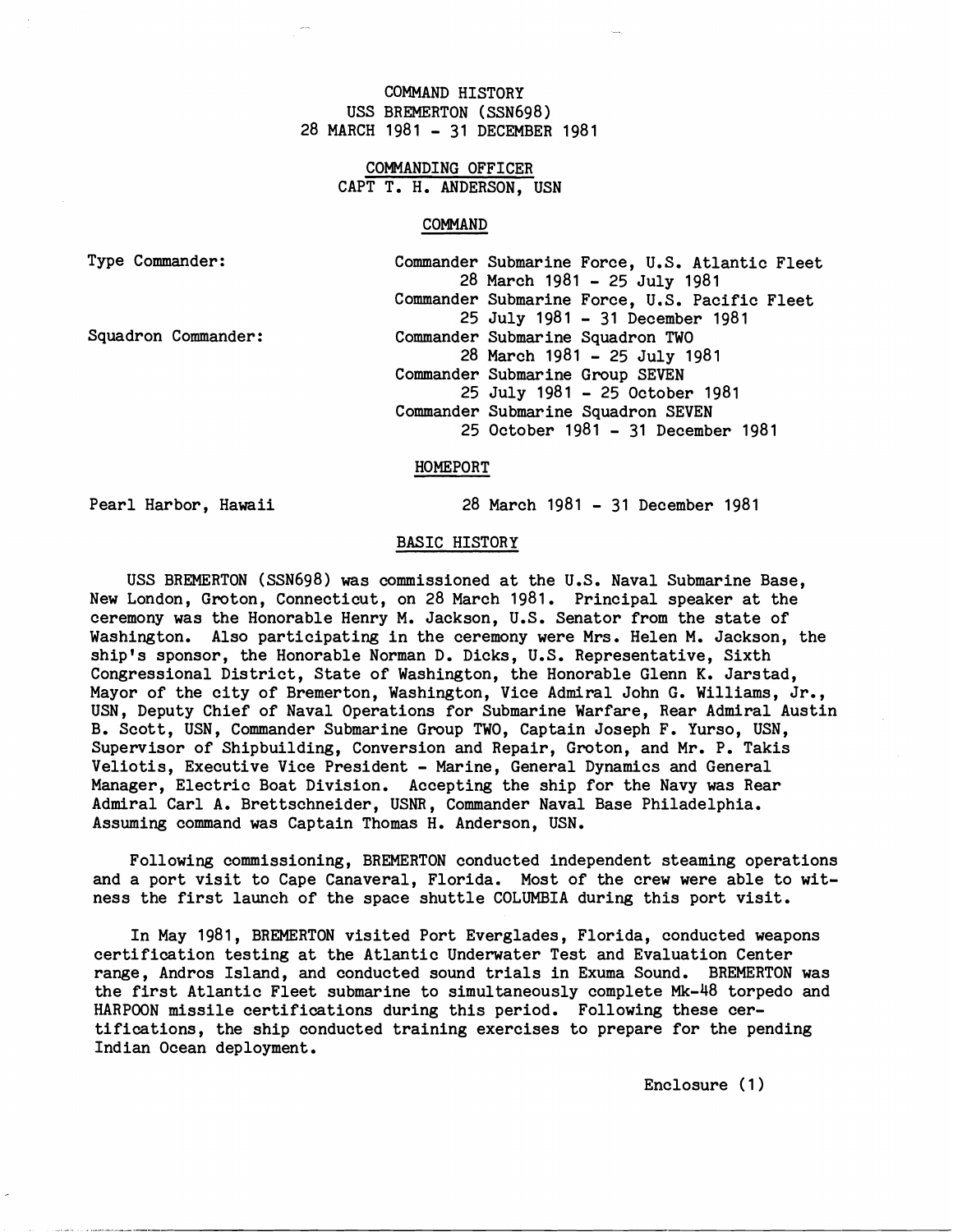In June 1981, the ship completed her first Operational Reactor Safeguards Examination while underway in the Narragansett Bay operating areas. This was followed by an at-sea Pre-Overseas movement certification and final preparations for deployment .

On 11 July 1981, only three and a half months after commissioning, BREMERTON steamed down the Thames river, past her building yard, for the last time. Upon the ship's first equator crossing on 21 July 1981, 110 crew members were initiated into King Neptune's Realm as shellbacks. On 25 July, off the Cape of Good Hope, BREMERTON came under the operational control of Commander Task Force 74 as the newest unit in the Pacific Fleet. The next two months were spent in the Indian Ocean, conducting independent and coordinated operations in direct support of the battle group. BREMERTON was the first ship of the class to conduct an Indian Ocean deployment prior to Post Shakedown Availability.

On 27 September, BREMERTON moored alongside USS DIXIE (AD-14) in Diego Garcia, having spent 77 days continuously at sea after departure from Groton, Connecticut. Thus the newest ship in the Pacific Fleet was being tended by the oldest commissioned ship in the Navy.

Two days later, on 29 September 1981, BREMERTON departed Diego Garcia for her first foreign liberty port, Perth, Western Australia. On 5 October 1981, the ship moored at **HMAS** STIRLING, Garden Island. The crew enjoyed a delightful week in the Perth-Freemantle area; the hospitality and friendliness of the Western Australians will be long remembered.

BREMERTON departed Western Australia on 12 October 1981 on the last leg of her journey to Pearl Harbor, Hawaii. On 25 October 1981 the ship came under operational control of Commander Submarine Force, U.S. Pacific Fleet and became a unit of Submarine Squadron SEVEN.

Nearly 36,000 miles and 110 days after leaving her birthplace, BREMERTON steamed into Pearl Harbor on 28 October 1981. The crew was met at the Submarine Base by families and friends and the traditional Hawaiian welcome with hula girls and leis.

After a month of post deployment stand down, the ship conducted independent operations and provided services in the Hawaiian operating areas and began preparations for Post Shakedown Availability scheduled to start on 4 January 1982 in Pearl Harbor Naval Shipyard.

Enclosure (1)

 $\overline{2}$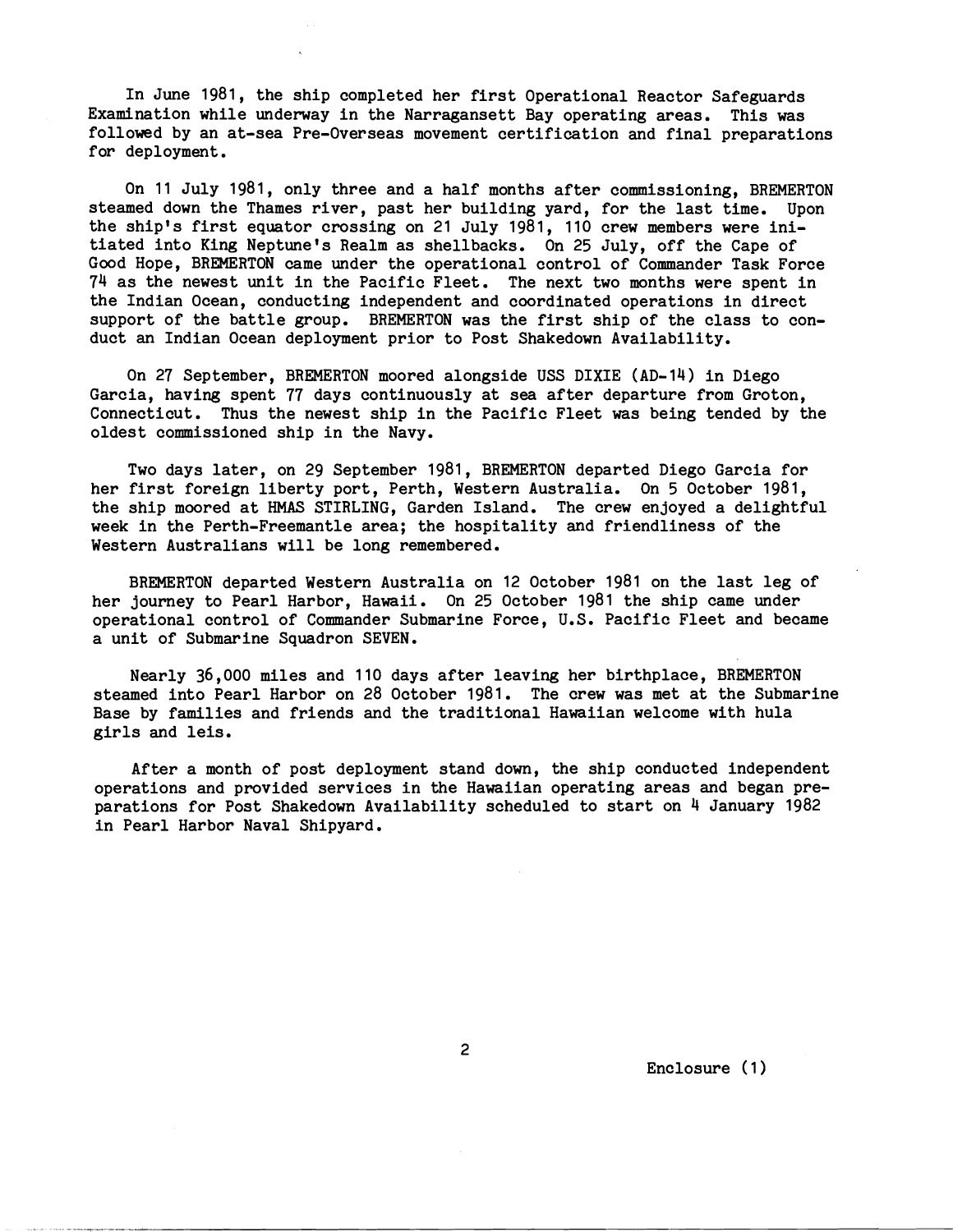### CHRONOLOGY OF EVENTS

- 28 MAR 81: USS BREMERTON (SSN698) Commissioned at Submarine Base New London, Groton, Connecticut.
- 3 APR 5 APR 81: Underway on Independent Steaming Exercises.
- 6 APR 8 APR 18: Inport Cape Canaveral, Florida.
- 9 APR 11 APR 81: Underway for New London, Connecticut.
- 12 APR 29 APR 81: Moored Submarine Base New London.
- 30 APR 3 MAY 81: Underway Enroute Port Everglades, Florida.
- 4 MAY 10 MAY 81: Inport Port Everglades, Florida, for Weapons Certification Preparations.
- 11 MAY 31 MAY 81: Underway for Combined Mk-48 Torpedo/HARPOON Certification, Pre-Overseas Movement workup and NAVSEA Sound Trials.
	- 1 JUN 81: Moored Submarine Base New London.
- 2 JUN 11 JUN 81: Underway on Independent Steaming Exercises and Operational Reactor Safeguards Examination.
- 12 JUN 21 JUN 81: Moored Submarine Base New London in preparation for deployment.
- 22 JUN 26 JUN 81: Underway for Pre-Overseas Movement Certification.
- 26 JUN 10 JUL 81: Moored New London SUBASE in predeployment upkeep.
- 11 JUL 27 SEP 81: Underway on Atlantic Ocean transit to the Indian Ocean.

25 JUL 81: Changed Operational Command to Commander Task Force SEVEN FOUR and commenced Indian Ocean deployment.

- 28 SEP 29 SEP 81: Moored Alongside USS DIXIE (AD-14) in Diego Garcia, British Indian Ocean Territories.
- 30 SEP 4 OCT 81: Underway for Australia.
- 5 OCT 12 OCT 81: Moored at HMAS STIRLING, Garden Island, Western Australia.
- 13 OCT 27 OCT 81: Underway for Pearl Harbor, Hawaii.

3

Enclosure (1)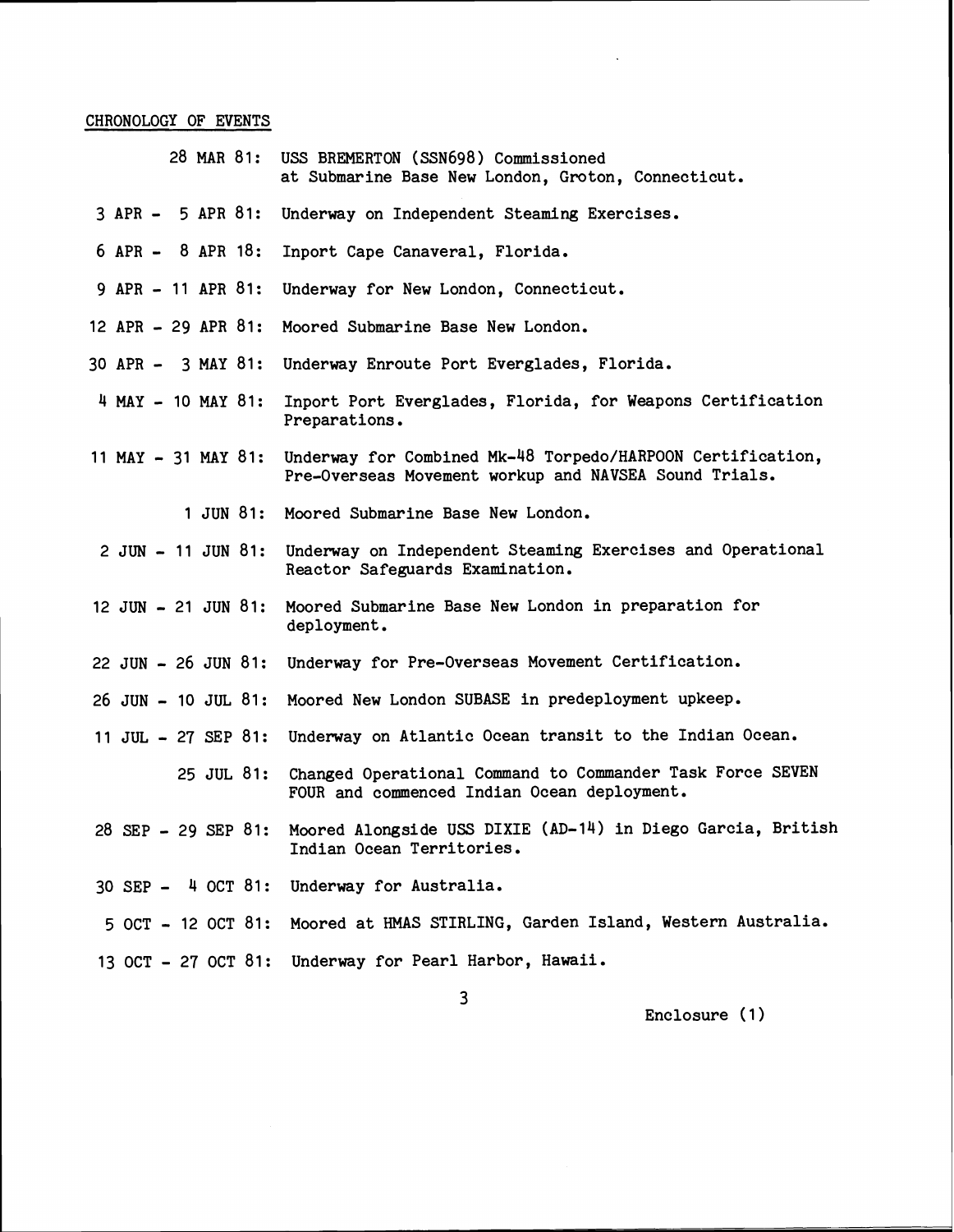### CHRONOLOGY OF EVENTS CONT.

- 25 **OCT** 81: Changed Operational Command to Commander Submarine Force, U.S. Pacific Fleet.
- 28 OCT 81: Ship arrived Pearl Harbor, Hawaii, permanent homeport.
- 28 OCT 22 NOV 81: Moored Pearl Harbor Naval Submarine Base,,
- 23 NOV 25 NOV 81: Underway on Independent Steaming Exercises in Hawaiian operating areas.
- 26 NOV 8 DEC 81: Moored Pearl Harbor Naval Submarine Base.
	- 9 DEC 81: Underway on Independent Steaming Exercises in Hawaiian operating areas.
	- 10 DEC 81: Moored Pearl Harbor Naval Submarine Base.
- 11 DEC 18 DEC 81: Underway providing services for USS BREWTON (FF 1086) in Hawaiian operating areas.
- 19 DEC **31** DEC 81: Moored Pearl Harbor Naval Submarine Base for holiday period and preparation for upcoming shipyard Post Shakedown Availability.

Enclosure (1)